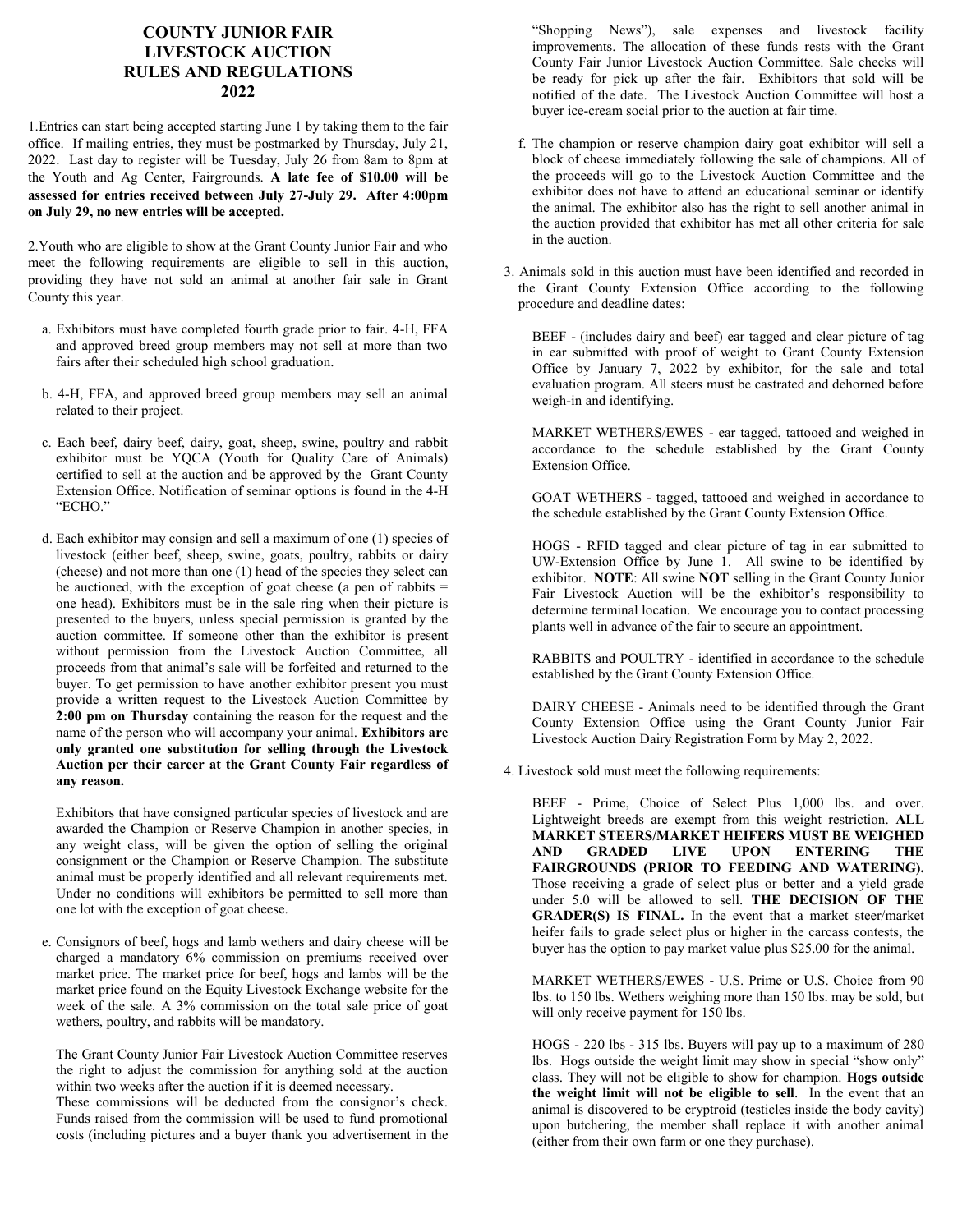GOAT WETHERS - May be sold up to one year of age.

RABBITS and POULTRY - Meeting the requirements of market classes will be eligible to sell. It is the seller's responsibility to slaughter and deliver the animal to the buyer. Delivery must take place by the date of the Buyers Appreciation Night, unless other arraignments have been made. Failure to do so will result in forfeiture of the auction proceeds.

## **EXHIBITORS OF ANIMALS DEEMED UNFIT FOR HUMAN CONSUMPTION BY USDA INSPECTORS WILL FORFEIT THE TOTAL AUCTION PRICE PAID BY THE BUYER.**

ADDITIONAL GUIDELINES FOR DAIRY CHEESE - in addition to all sale criteria the following will be used pertaining to youth selling blocks of cheese during the Livestock Auction.

Animals may only be represented once in a lifetime by the sale of cheese during a GCJFLA. Animals represented in each Grant County Junior Fair Livestock Auction are recorded and the binder maintained in the Grant County Extension Office.

Failure to complete any of the following will result in forfeiture of selling cheese in the Grant County Junior Fair Livestock Auction

- Identification of up to 6 dairy animals on Dairy ID Form. Breed, Birthdate and Registration/Tattoo/Vaccination Tag for each animal completed and turned in to the Grant County Extension Office by May 2.
- Grant County Junior Fair Livestock Auction Consignment Sheet must be submitted with exhibitor entries prior to the due date.
- Members who are given the opportunity to sell to cheese must put together their own cheese lot prior to the auction. Cheese lot is to include a minimum of 5 lbs. of cheese (or more if you so choose) and be presented in professional manner.

Earning the opportunity to sell a lot of cheese at the Grant County Junior Fair Livestock Auction will be completed in the following order. This order will also act as the sale order; the breeds will rotate alphabetically each year. Only the winner can sell. In the event that the winner is not eligible to sell or has already qualified then there will **not** be a representation for that particular lot. Lot 1-17 will include Fitting Contest, Senior Champions, for each class listed, Junior Champion for each class listed, senior showmanship, intermediate showmanship. Any high school graduate exhibitor that has shown in at least three consecutive Grant County Junior Fair shows and has not previously sold in the Grant County Junior Fair Livestock Auction will be given the opportunity to sell a lot of cheese at the Grant County Junior Fair Livestock Auction.

5. Consignors must notify the Superintendents at time of weigh-in as to which animal of the consigned species they wish to sell. If the consignor wishes to change the animal consigned for another qualified animal, they must notify the Grant County Extension Office prior to 2:00 p.m., Friday, August 19. If for some reason a consigned animal cannot be sold, another qualified animal, owned by the exhibitor, may be substituted. Anyone wishing to withdraw a market steer/market heifer, hog, market lamb, ewe, goat, rabbit or poultry from the Auction Sale must notify the Grant County Extension Office by 2:00 p.m., Friday, August 19. It is the buyer's prerogative to determine how the animal is used. If a consignor wishes to request the reservation of show rights to an animal he or she must notify the Grant County Extension Office by 2:00 p.m., Friday, August 19. Such a request will be announced at the auction, but it is the buyer's option to honor such a request.

- 6. ALL LIVESTOCK SOLD AT THIS AUCTION on Saturday, August 20, will not become the possession or the responsibility of the buyer until officially released, Sunday, August 21, 2022.
- 7. Absolutely no swapping of sale animals after the Grant County Fair Junior Livestock Auction.
- 8. Buyers reserve the right to advertise at the fair over the stall or pen of the animals they purchase from auction time to the close of the fair.
- 9. Youth may not wear hats or other articles of clothing with firm or farm identification while in the sale ring.
- 10. Exhibitors are responsible for the care of their animal during the fair until it leaves the fairgrounds.
- 11.When livestock leaves the fairgrounds on August 21, 2022 that animal becomes the responsibility of the buyer and Grant County is no longer liable for the animal.
- 12. Exhibitors also understand and agree that Grant County Fair is not liable if an animal dies on premise, in transit, or at the processing plant. Both exhibitor and purchaser agree to hold Grant County harmless and indemnify against any loss.
- 13. All market animals including sheep and goats need to have their halters and coats/wraps removed for weigh-ins at the fair.
- 14. All animals being shown in the market division below need to be ID'ed at/by the appropriated dates in order to show in the market classes at the Grant County Fair. This includes the following:
	- Market Beef
	- Market Goats
	- Market Lamb and Market Ewes
	- Market Barrows and Gilts
	- Market Poultry and Market Rabbits

## **SHOW, AUCTION, AND CARCASS SHOW PROCEDURE**

## **Auction will be on hoof, and will be open to packers and the public.**

All consigned market steers/market heifers, hogs, market lamb, goat wethers, poultry and rabbits must show in the regular Junior Market Classes of the Grant County Fair. There will be no special classes for auction animals.

- All market steers/market heifers must be weighed and graded live upon entering the fairgrounds (prior to feeding and watering) on Thursday, August 18, 11:00 a.m.-1:00 p.m. to establish show classes.
- Market lambs will be weighed and ear tagged on Thursday, August 18, between noon and 1:00 p.m.
- Hogs will be weighed and ear tagged on Wednesday, August 17, between 9 a.m. - noon. **NOTE:** All swine **NOT** selling in the Grant County Junior Fair Livestock Auction will be the exhibitor's responsibility to determine terminal location. We encourage you to contact processing plants well in advance of the fair to secure an appointment.
- Goat wethers will be weighed and ear tagged on Wednesday, August 17, between 9:00 a.m. - noon.

Sale time is Saturday - **"Sale of Champions"** - 1:00 p.m. Champion and Reserve Champion of each species will sell at this time and will be immediately followed by the sale of goat cheese. Goats, rabbit, dairy cheese, hogs, poultry & market steers/market heifers, and lambs will sell in order according to the ear tag number, with the exception that the first animal of each species to sell will be a weight division champion to be determined by lot.

Animals not ready to sell when called and miss their sale order will sell at the end of the auction for that species.

All Livestock Auction consignors must be available to have pictures during fair. It will be posted in the barns. Any exhibitor needing an alternate time must discuss this with the superintendent at check-in. The